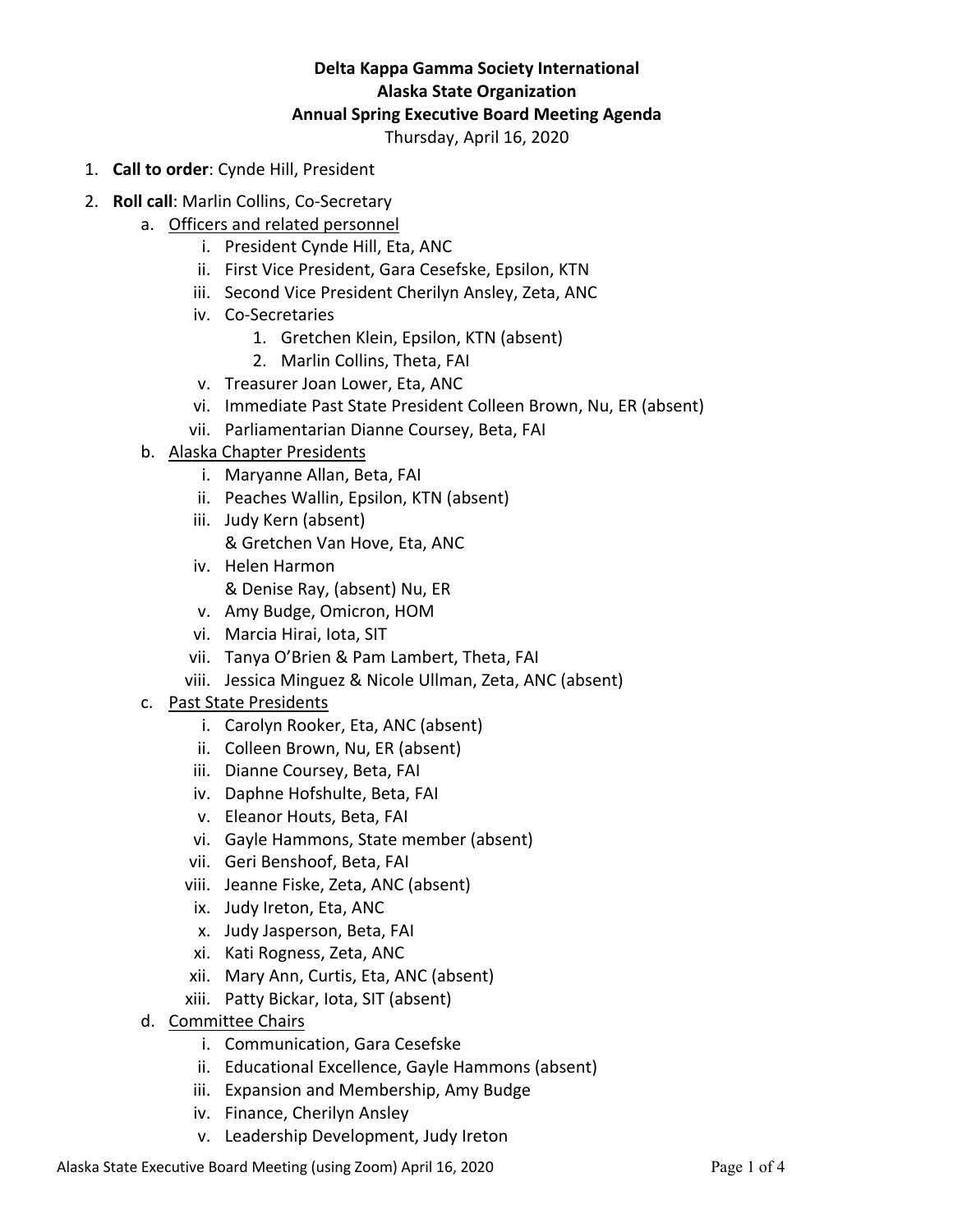- vi. Nominations, VACANT
- vii. Rules, Barbara Sell
- viii. Scholarship, Tanya O'Brien
- *3.* **Rules of Order**: Dianne Coursey
	- a. Quorum for Executive Board is a majority of the voting members. Cynde went over which members of the Executive Board were voting members. Dianne looked over participants list to determine quorum.
		- 19 entitled to vote Total at meeting 22

When addressing the President, please state your name and chapter. State your name, and chapter when making motions. Motions from a committee need no second.

- 4. **Minutes of Executive Board**: Marlin Collins
	- a. Meeting Minutes from October 17, 2019 Fall Executive Board were reviewed by committee and posted on the State website for members' viewing.

## 5. **Additions or Approval of the Agenda**

- a. Cherilyn Ansley, Zeta moved to accept agenda, seconded by Amy Budge, Omicron. Motion passed.
- 6. **Treasurer's Report**: Joan Lower –on the State website and sent to Executive Board. If you have further questions on the budget please talk with Joan Lower or Cynde Hill.
- *7.* **State Committee Reports** were on a PowerPoint that Cynde shared with us visually.
	- a. Communication: Gara Cesefske
		- i. The Nuggets: Jennifer Kueter and Jeri Pickerel, Zeta
		- ii. Webmaster: Maryanne Allan, Beta
		- iii. Historian: Judy Ireton, Eta
	- b. Educational Excellence: Gayle Hammons, State member
	- c. Expansion and Membership: Amy Budge
	- d. Leadership Development: Judy Ireton, Eta
		- i. Has a presentation for our State Convention, April 25, 2020
		- ii. Members attending will need a small piece of paper to make a sketch
	- e. Finance: Cherilyn Ansley
	- f. Nominations: VACANT
	- g. Rules: Barb Sell
		- i. Three Amendments which have been presented by the Finance Committee and approved by the Rules Committee, are being presented for a vote today before being presented to membership next Saturday, April 25, 2020.
			- 1. Amendment to Alaska State Organization Bylaw Article IV, Section A, #3. As requested by international, this change would establish the dues amount DKG Alaska would require of new members on or after January 1.

**If adopted would read:** For membership commencing on or after January 1, the members shall pay one-half the international and state membership dues. Chapter dues may be pro-rated as the chapter determines.

Cherilyn Ansley, made a motion to accept the amendment to Alaska State Organization Bylaw Article IV, Section A, #3 as stated in this report. The motion passed.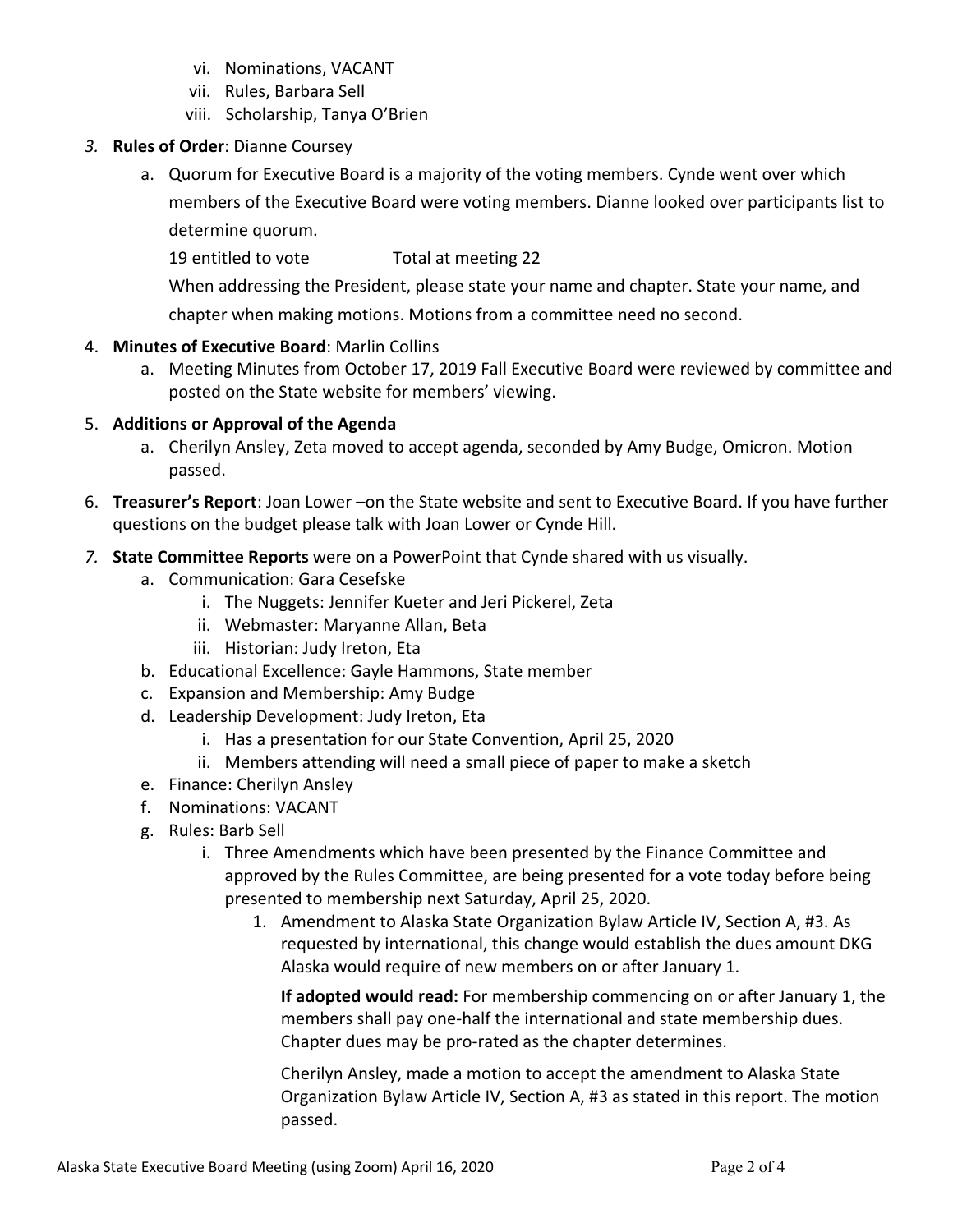2. Amendment to Alaska State Organization Standing Rule E #3

This came about because the Communications Committee has such individual jobs that should be included.

**If adopted would read:** Each state committee chair and Nuggets Editor, State Historian, and State Webmaster will receive a fifty-dollar (\$50.00) stipend for attending the State Leadership Convention.

Fiscal impact would be \$150 per biennium.

The Rules Committee put this forward as a motion. The motion passed

3. Amendment to Alaska State Organization Standing Rule A adding #8 **If adopted, this new #8 would read:** Incoming chapter officers or their proxy, Educational Excellence Chair and Membership Chair (if either is not a responsibility of vice presidency) shall receive a fifty-dollar (\$50.00) stipend for attendance at the State Leadership Convention each biennium.

This amendment will hopefully encourage more officers to attend the Convention.

Fiscal impact increases the budget per biennium by \$3,600.

The Rules Committee put this forward as a motion. The motion passed.

h. Scholarships: Tanya O'Brien

The date should be Oct 15, 2020 to put scholarship application into state.

- 8. **Chapter Reports**-Cynde used her PowerPoint to show each Chapter report with highlights by Chapter Presidents—reports will be on the website
	- a. Beta: Maryanne Allan
	- b. Epsilon: Peaches
	- c. Eta: Judy Kern
	- d. Iota: Marcia Hirai
	- e. Nu: Helen Harmon
	- f. Omicron: Amy Budge
	- g. Theta: Tanya O'Brien
	- h. Zeta: Jessica Minguez

#### **9. Unfinished Business**

- a. Ad Hoc Committee State Foundation report: Judy Jasperson
	- i. We have Cynde Hill on the Foundation, Kathy Alton as Vice President, Joan Lower as Treasurer. We don't have a President and can't operate without one. Beta Chapter reupped the timeframe for another year. We still have money in bank. We will be discussing this next week at the Convention. Hopeful to find a President and then Maryanne Allan and Judy Jasperson can put the necessary papers together for the Foundation.

#### **10. Other Business**

- a. April 25, 2020 Online Leadership Convention update—10am-1pm
	- i. Agenda for meeting
	- ii. Leadership